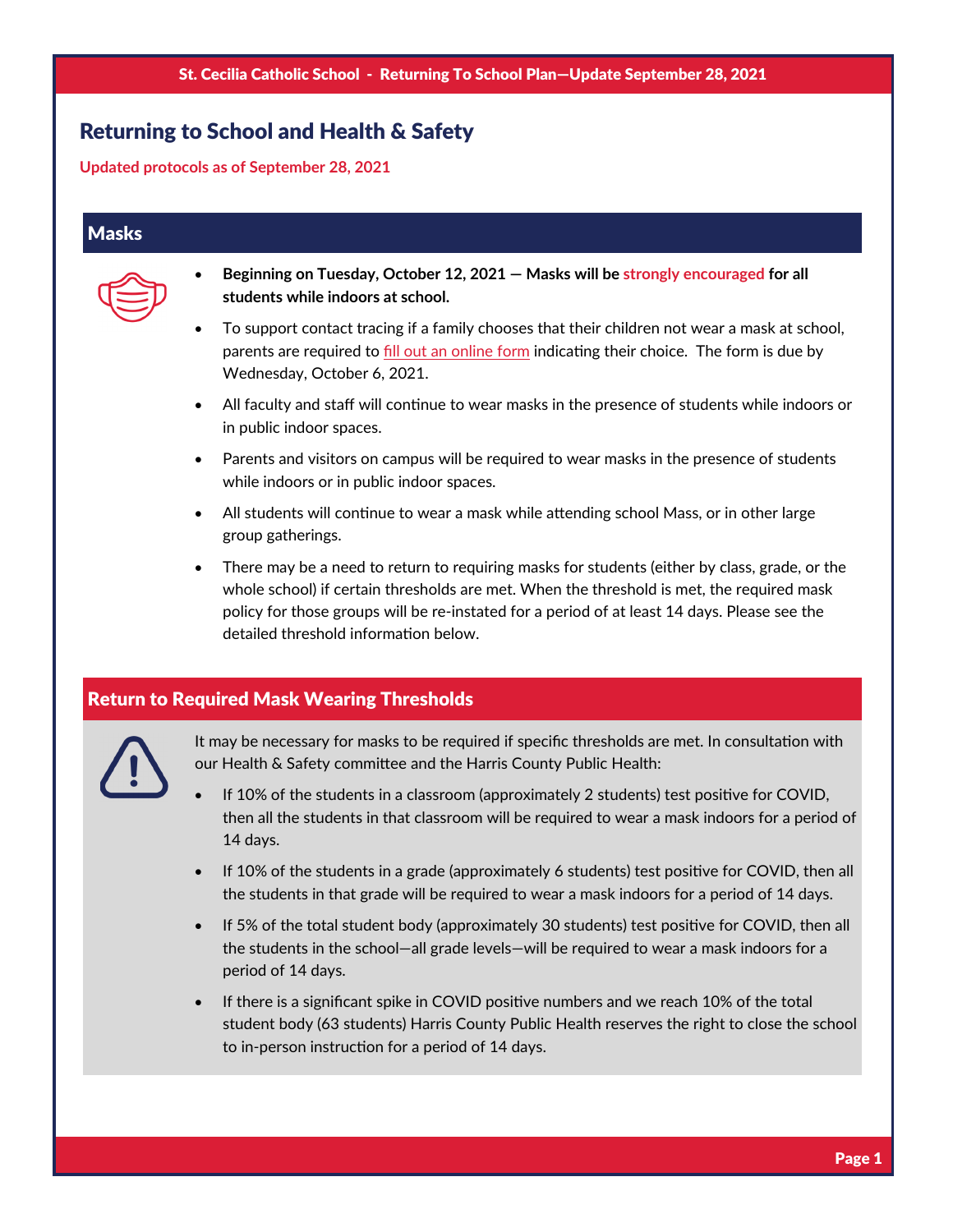# Returning to School and Health & Safety

**Updated protocols as of September 28, 2021** 

## **Continuing and Updated Protocols**



- The following protocols remain in place for all students:
- Students will move throughout the day to different classrooms.
- Students will eat lunch either in the Cafeteria or outside at picnic tables.
- Ancillary classes will happen in their respective classrooms (Art, Drama, Music, & Tech).
- All recess restrictions remain lifted.
- While outdoors, masks will be optional for all students, faculty, and staff.
- 5th-8th grade students will continue to not dress out for PE.
- Half of the student body will attend Mass in the Church, while the other half will attend in the auditorium. Groups will rotate every week. Masks are still required for all students attending Mass.
- Scheduled community events will still happen.
- Masks will not be required for indoor PE or indoor sports (Volleyball, and Basketball)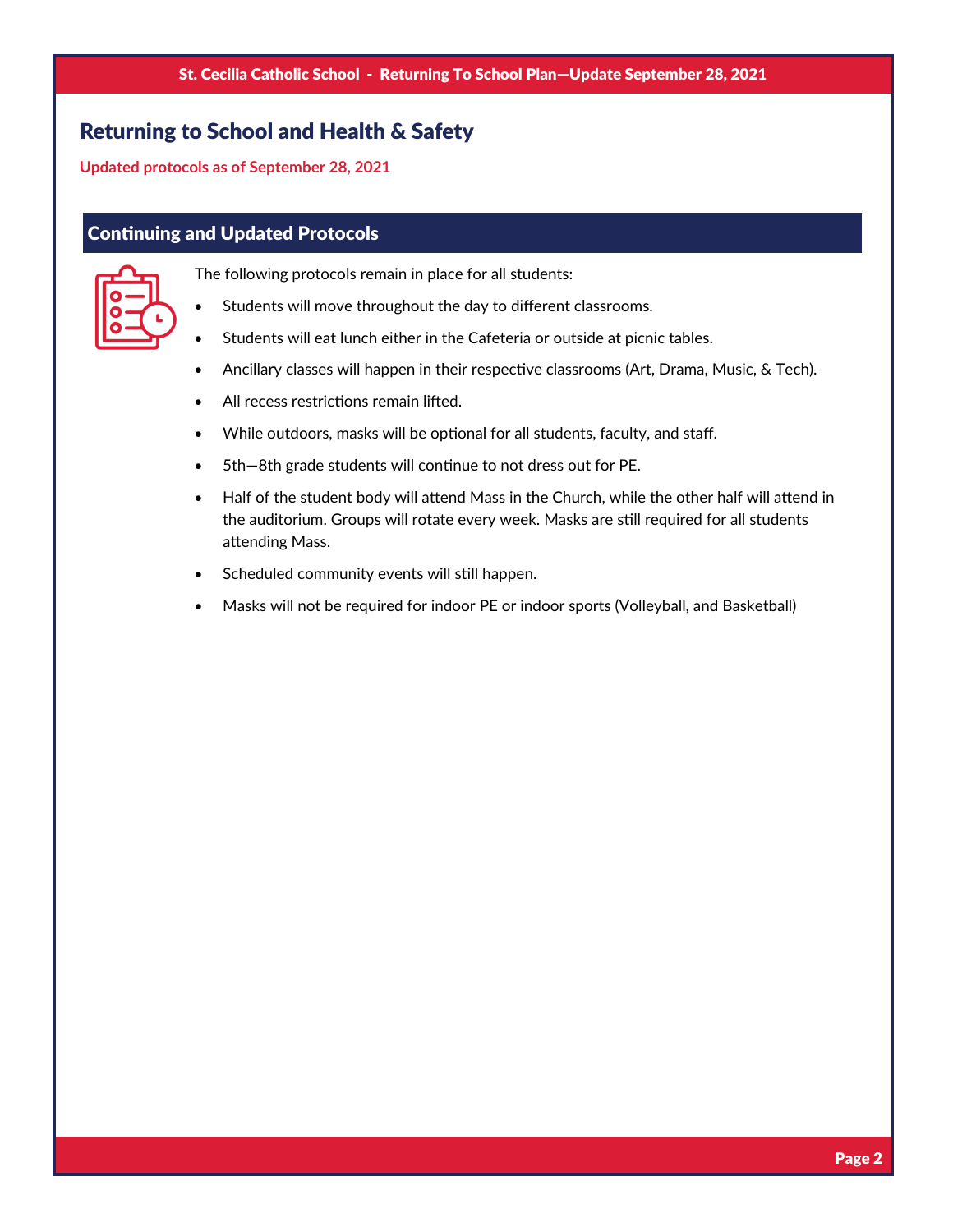## Isolation and Quarantine Clarifications and Updates

#### **UPDATED: September 28, 2021**

Please see the clarifications and updates below to the Isolation and Quarantine policies that accompany the daily flow chart. It is important to contact our school nurse, [Helen](mailto:hheap@saintcecilia.org) Heap with any questions regarding COVID policies and questions.

## Isolation Policy (I tested positive when may I return?)



- In the case an individual who was diagnosed with COVID‐19, the individual may return to school when all three of the following criteria are met:
- 1 day (24 hours) has passed since recovery (resolution of fever without the use of feverreducing medications); and
- the individual has improvement in symptoms (e.g., cough, shortness of breath); and
- at least 10 days have passed since symptoms first appeared.

#### **Quarantine Policy**



- Close contacts are considered individuals who are within 3 feet if both parties are masked or 6 feet if one or neither party is masked for 15 minutes over a 24 hour period.
- Close contacts are required to wear masks for 14 days, even after return to school.
- Those individuals who are either vaccinated or have tested positive for COVID in the last 90 days and have recovered do not need to quarantine.
- Vaccinated students should get tested 3 to 5 days after COVID-19 exposure and will be required to wear a mask for 14 days after exposure or until test result is negative.
- 7-day quarantine with PCR test and no symptoms: Individual tests on day 5 after exposure and after receiving a negative PCR test and has no symptoms may return on day 8. Individual is then monitored until the 14th day at school for symptoms.
- 10-day quarantine with NO test and NO symptoms: No PCR test and no symptoms individual may return on day 11. Individual is then monitored until the 14th day at school for symptoms.
- If the individual has symptoms, they must immediately self-isolate, retest for COVID-19, and contact our school [Nurse](mailto:hheap@saintcecilia.org) Helen Heap.